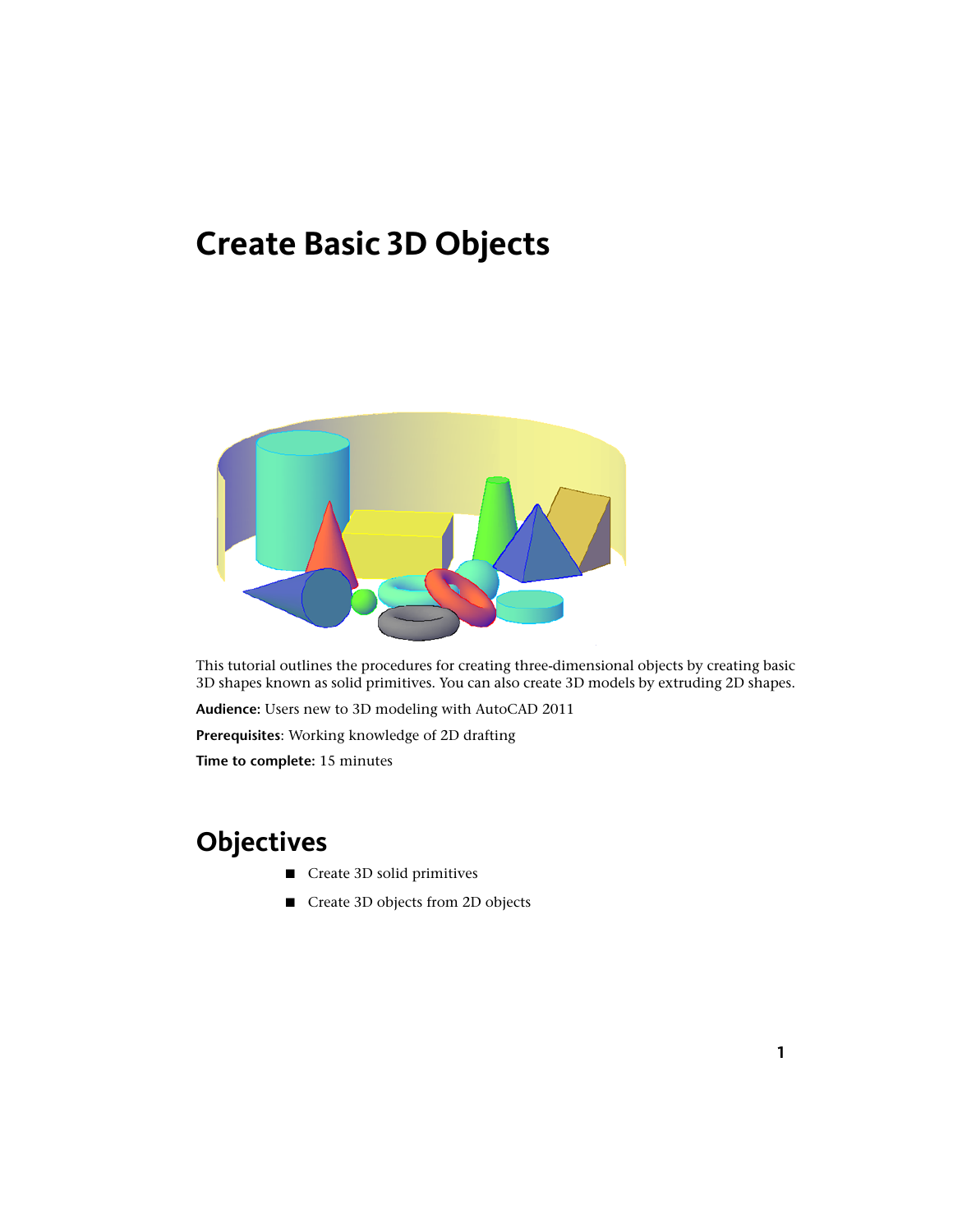## **Tutorial Files**

All necessary files for this tutorial are located at *<http://www.autodesk.com/autocad-tutorials>*.

**Recommended:** Before starting the tutorials

- **1** Download the *create\_basic\_3Dobjects.zip* from *<http://www.autodesk.com/autocad-tutorials>*.
- **2** Unzip *create\_basic\_3Dobjects.zip* to *C:\My Documents\Tutorials*.

## **Lesson 1: Create 3D Solid Primitives**

In this lesson, you learn how to create 3D solid primitives in the 3D Modeling workspace.

You can use standard 3D solid objects known as solid primitives to create a box, cone, cylinder, sphere, torus, wedge, and pyramid. To create these 3D solid primitives, switch the workspace to 3D Modeling, where the palettes and ribbon panel are customized to create and modify 3D solid models.

#### **Switch to the 3D Modeling Workspace**

**1** On the status bar, at the bottom of the drawing area, click the Workspace Switching button.

|--|--|--|--|--|--|--|--|--|--|--|--|

**2** On the Workspace menu, click 3D Modeling.



The 3D Modeling workspace is displayed. In this workspace, you can access the various commands and tools needed for creating 3D drawings.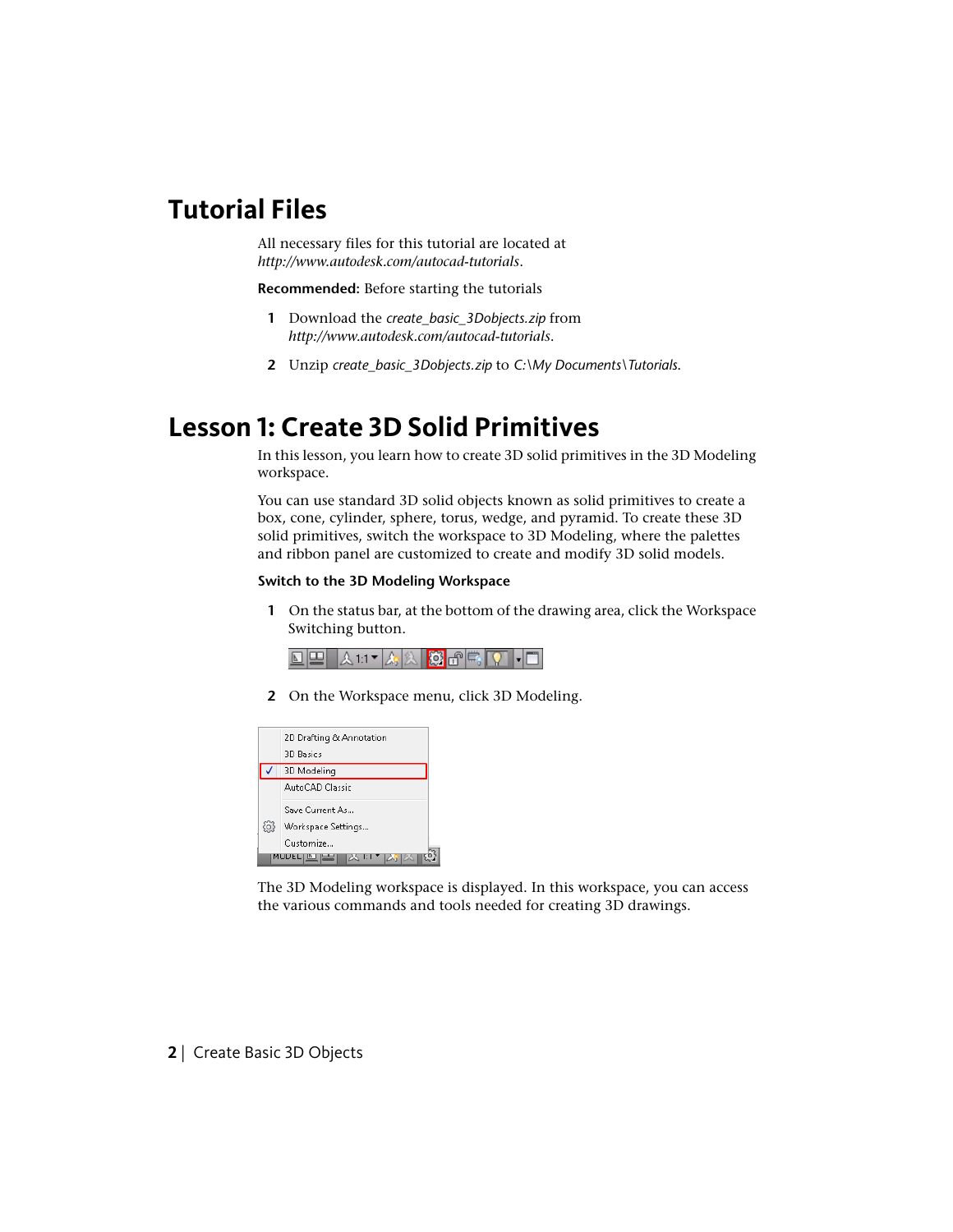**NOTE** For more information about switching workspaces, see the *AutoCAD User's Guide* or refer to the AutoCAD 2009 tutorial: *[Switching Workspaces in AutoCAD](http://usa.autodesk.com/adsk/servlet/item?siteID=123112&id=10898978&linkID=9240615) [2009](http://usa.autodesk.com/adsk/servlet/item?siteID=123112&id=10898978&linkID=9240615)*.

#### **Create a box**

You can create a rectangular or cubical solid box. Box objects can form a basic structure that you can resize or combine with other objects.



The following steps explain how to create a box.

**1** On the ribbon, click Home tab ► View panel ► Visual Styles drop-down ▶ Conceptual.



**2** On the ribbon, click Home tab ► Modeling panel ► Solid Primitives  $drop-down$   $\triangleright$  Box.

Lesson 1: Create 3D Solid Primitives | **3**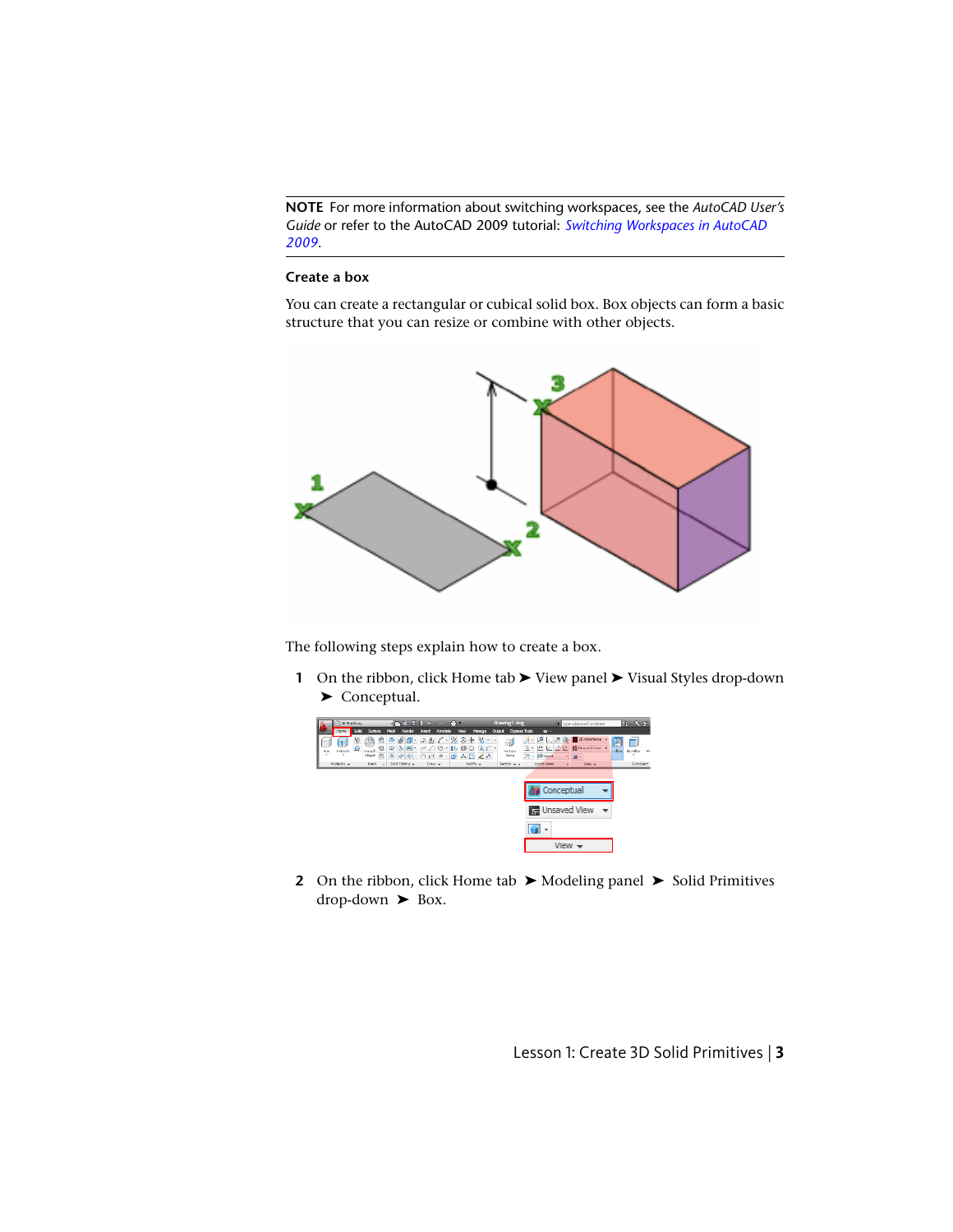

- **3** At the prompt, click any point in the drawing to specify a base point.
- **4** At the prompt, enter **@ 8,8** for the opposite corner and press Enter.
- **5** At the prompt, enter **5** for height and press Enter.

The base of the box is always drawn parallel to the XY plane of the current UCS (workplane). The height of the box is specified in the Z axis direction. You can enter both positive and negative values for the height.

**6** On the ViewCube, located at the upper-right corner of the drawing window, click Top, Front, Left, and Right to navigate around the sheet.



**NOTE** For more information on ViewCube, see the *AutoCAD User's Guide* or refer to the AutoCAD 2009 tutorial: *[Navigating a Model with ViewCube.](http://usa.autodesk.com/adsk/servlet/item?siteID=123112&id=11001489&linkID=9240615)*

#### **Create a cylinder**

You can create a cylinder with a circular or elliptical base.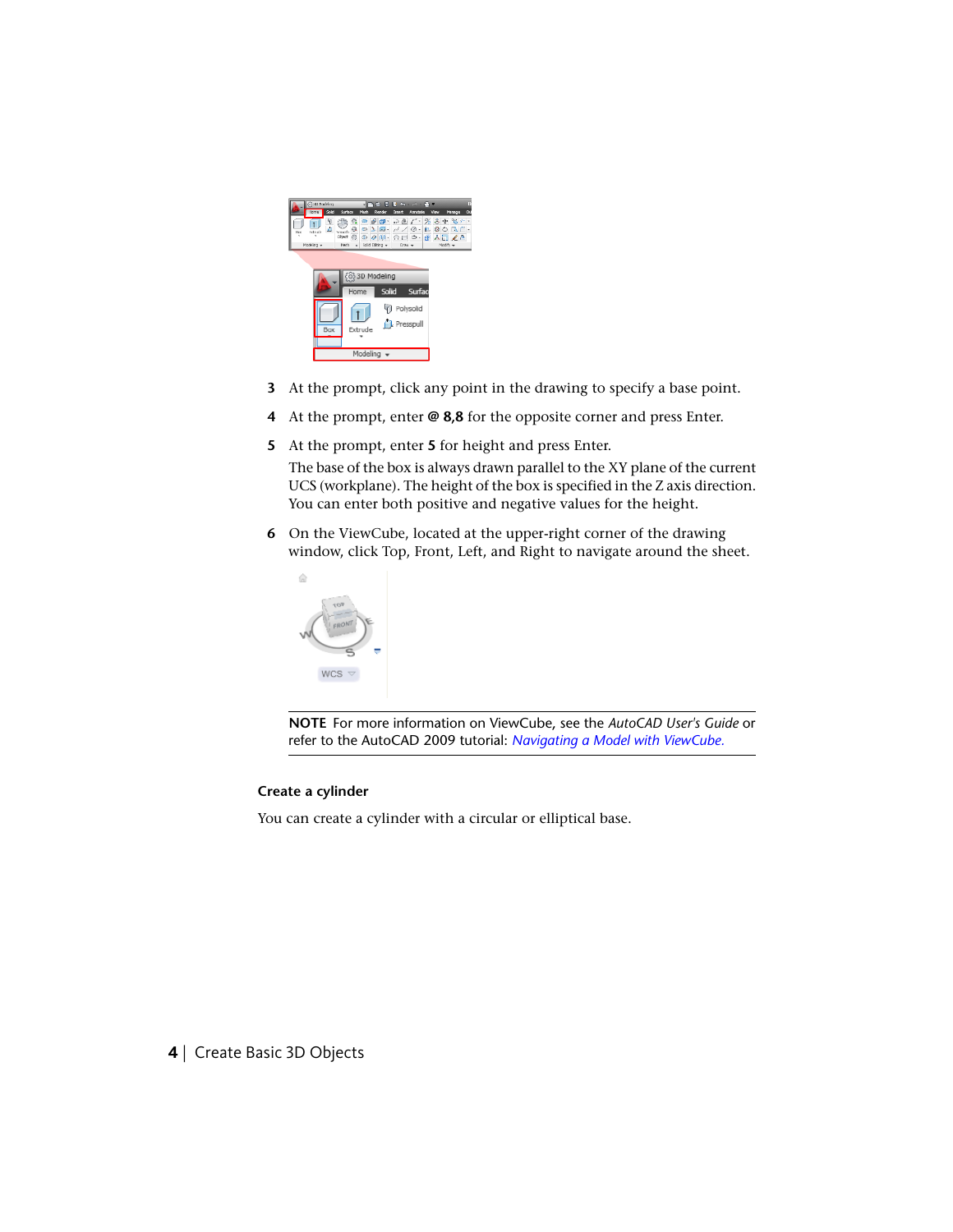

The following steps explain how to create a cylinder.

- **1** On the ribbon, click Home tab ► Modeling panel ► Solid Primitives  $drop-down$   $\triangleright$  Cylinder.
- **2** At the prompt, click any point in the drawing to specify a base point.
- **3** At the prompt, enter **5** for radius and press Enter.
- **4** At the prompt, enter **8** for height and press Enter.

### **Create a cone**

You can create a pointed or frustum of a cone with a circular or elliptical base.

Lesson 1: Create 3D Solid Primitives | **5**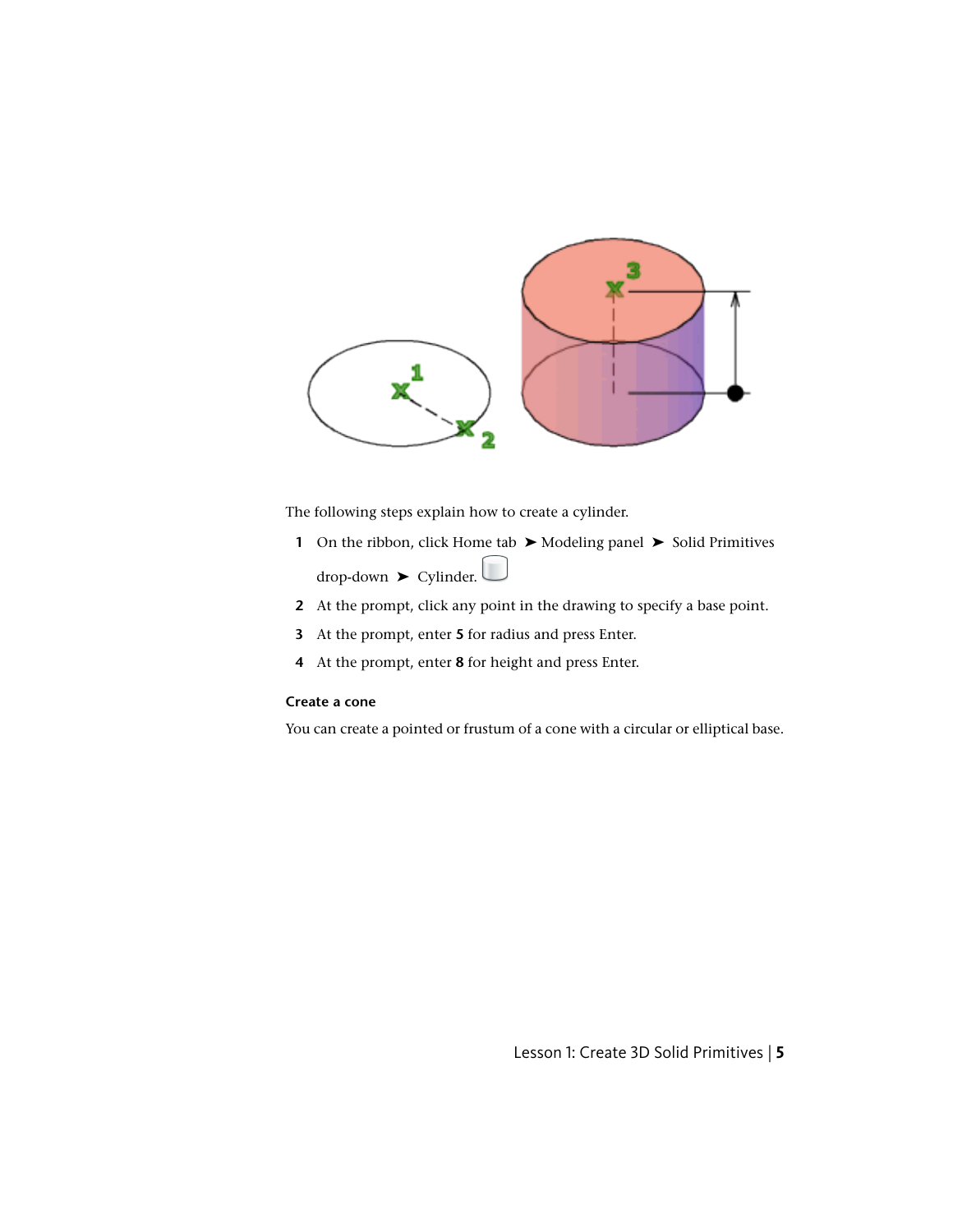

The following steps explain how to create a cone.

- **1** On the ribbon, click Home tab ► Modeling panel ► Solid Primitives  $\text{drop-down}$   $\triangleright$  Cone.
- **2** At the prompt, click any point in the drawing to specify a base point.
- **3** At the prompt, enter **7** for radius and press Enter.
- **4** At the prompt, enter **5** for height and press Enter.

#### **Create a torus**

You can create a ring-shaped basic 3D solid primitive that resembles the inner tube of a tire. A torus has two radius values. One value defines the tube. The other value defines the distance from the center of the torus to the center of the tube.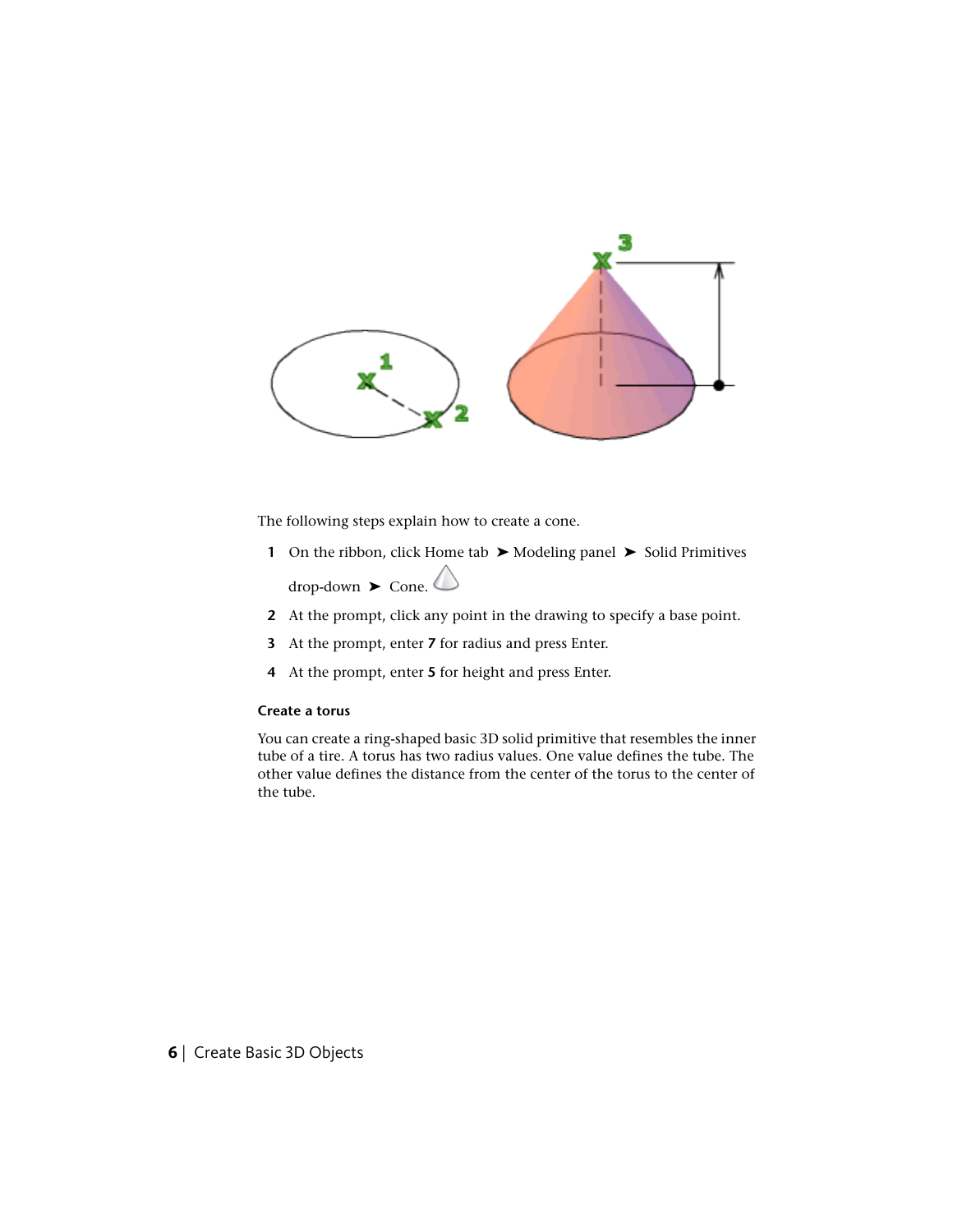

The following steps explain how to create a torus.

- **1** On the ribbon, click Home tab ▶ Modeling panel ▶ Solid Primitives  $drop-down$   $\rightarrow$  Torus.  $\circledcirc$
- **2** At the prompt, click any point in the drawing to specify a base point.
- **3** At the prompt, enter **8** for radius and press Enter.
- **4** At the prompt, enter **3** for tube radius and press Enter.

**Summary:** In this lesson, you learned how to:

- Display the 3D Modeling workspace
- Create simple 3D solid primitives

# **Lesson 2: Create Simple 3D Objects from 2D Objects**

In this lesson, you create simple 3D objects from 2D objects.

You can create simple and complex objects by combining and modifying basic 3D shapes. You can also extrude 2D objects to create solids and surfaces by adding height. If you extrude a closed object such as a circle, the result is a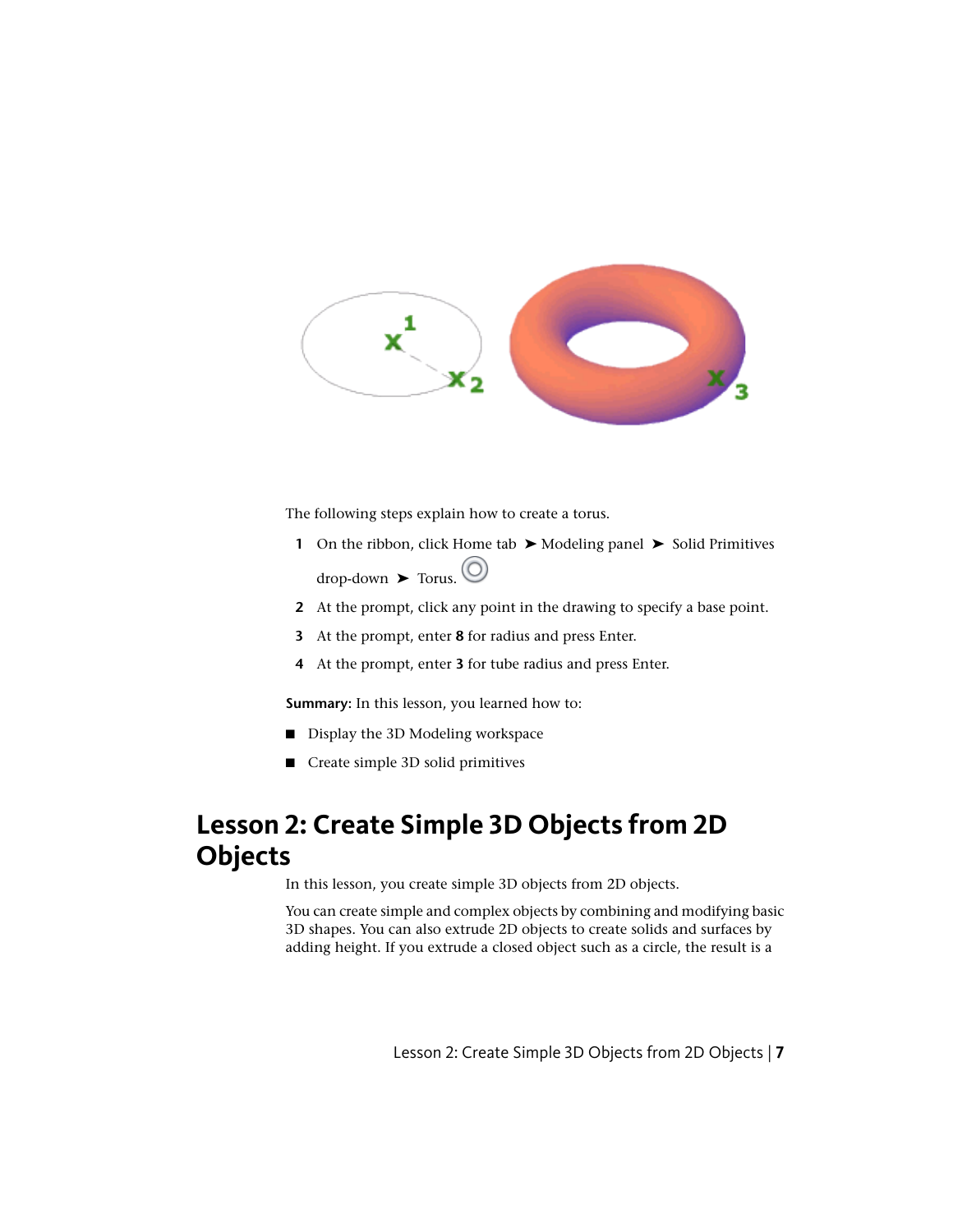3D solid. If you extrude an open object such as an arc or a line, the result is a surface. A surface is a type of 3D object that has no thickness.

**Draw a table stand with simple 3D solid primitives**



- **2** In the Select File dialog box, browse to *C:\My Documents\Tutorials*. Open *create\_table.dwg*.
- **3** On the ribbon, click Home tab ► View panel ► Visual Styles drop-down list ➤ Conceptual.



**TIP** If you have trouble selecting objects, change the current visual style to 3D Wireframe.

**4** On the left half of the status bar, click the Object Snap button to enable object snap mode. Right-click the Object Snap button.

<mark>+</mark>▣▦▁|ఆ<mark>◘</mark>口∠|丝ъ│+<mark>▩▣</mark>੮

- **5** On the shortcut menu, click Center to turn it on. The Center option should now have a box around its icon which indicates the object snap is enabled.
- **8** | Create Basic 3D Objects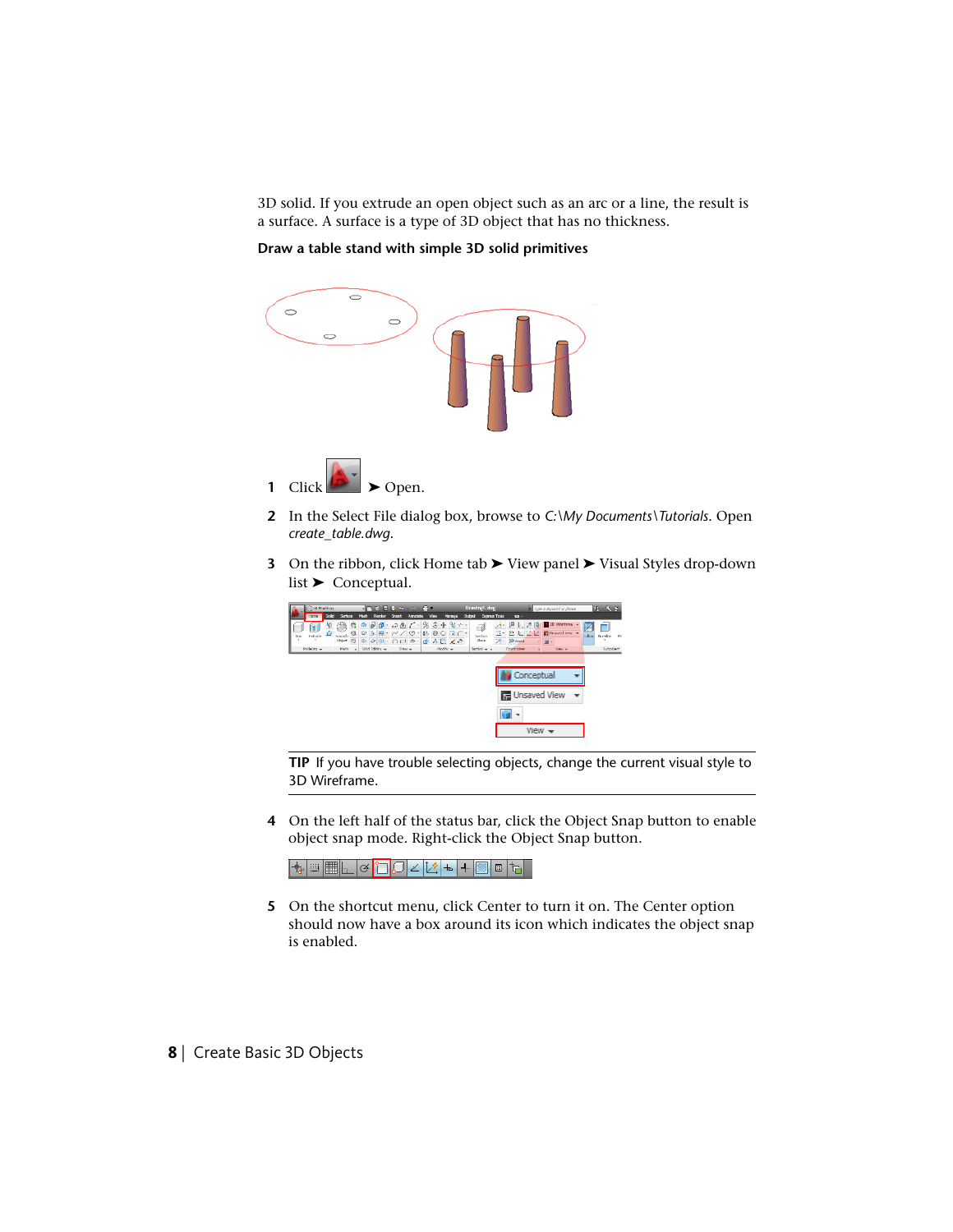

**6** On the ribbon, click Home tab ► Modeling panel ► Solid Primitives

drop-down  $▶$  Cone.  $\langle$ 

**7** At the prompt, move the cursor over one of the smaller circles. The center point of the circle is displayed. Click the center of the circle in the drawing.



- **8** At the prompt, enter **T** for top radius and press Enter.
- **9** At the prompt, enter **0.5** for radius and press Enter.
- **10** At the prompt, enter **-4** for height and press Enter.
- **11** Repeat the process on the other smaller circles in the drawing to create four table legs.

Lesson 2: Create Simple 3D Objects from 2D Objects | **9**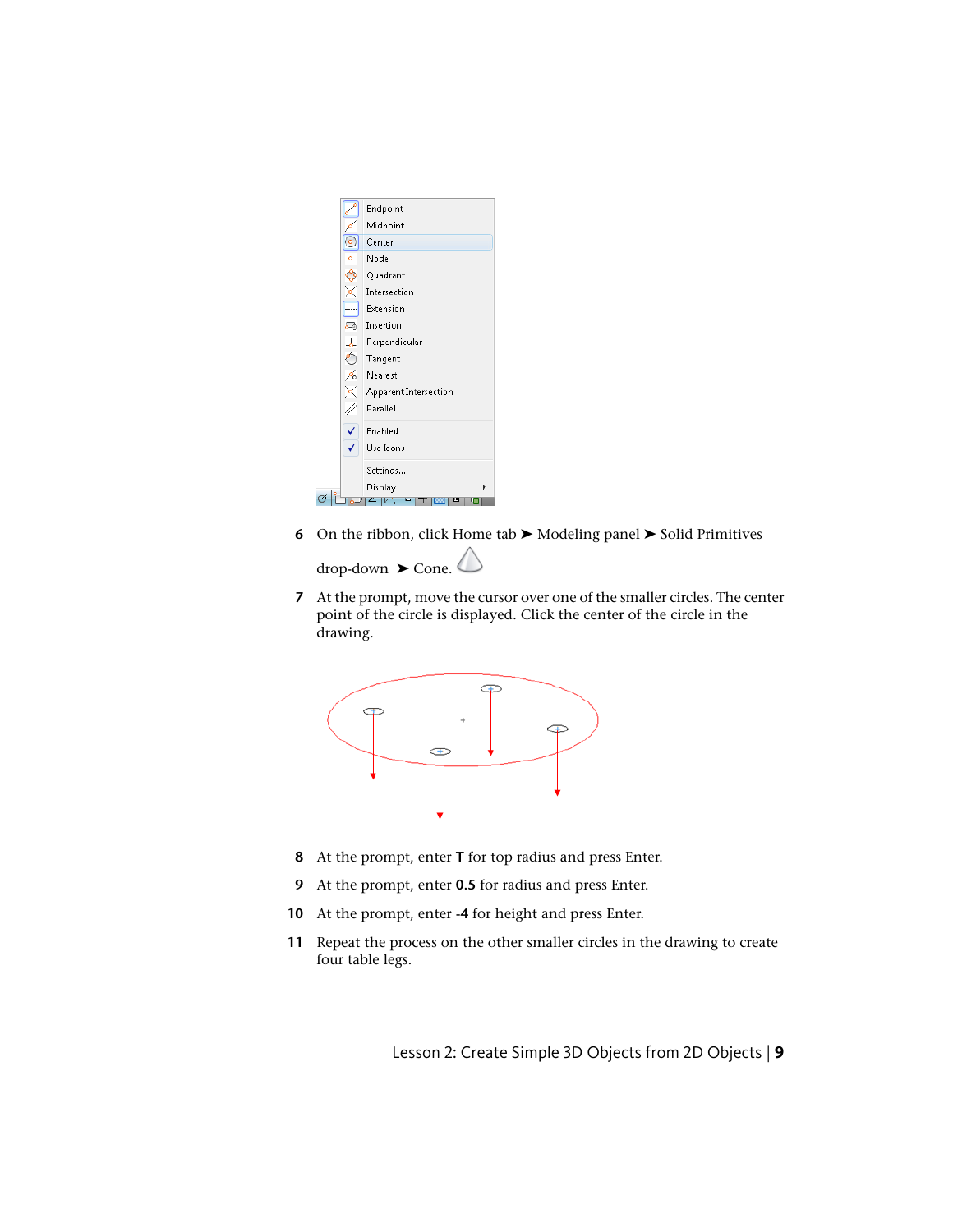

You have created four table legs. **Draw a table top with simple 3D solid primitives**



In the same drawing file, do the following:

- **1** On the ribbon, click Home tab ► Modeling panel ► Solid Primitives dropdown  $▶$  Cylinder.
- **2** At the prompt, select the center point of the circle that has a radius of 4.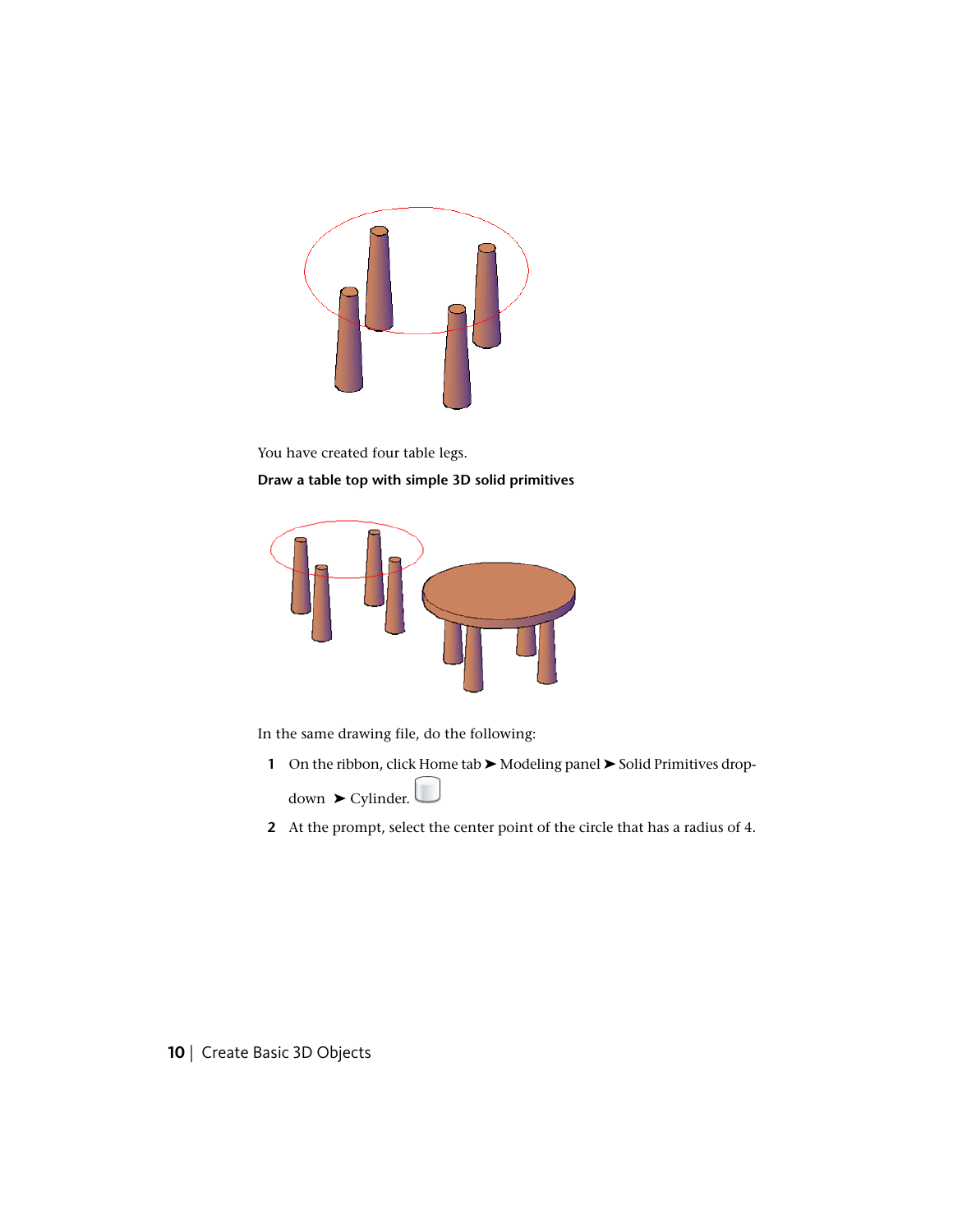

- **3** At the prompt, enter **4** for radius and press Enter.
- **4** At the prompt, enter **0.5** for height and press Enter.



You have created a table top.

**Extrude an object to create the walls of a room**



Lesson 2: Create Simple 3D Objects from 2D Objects | **11**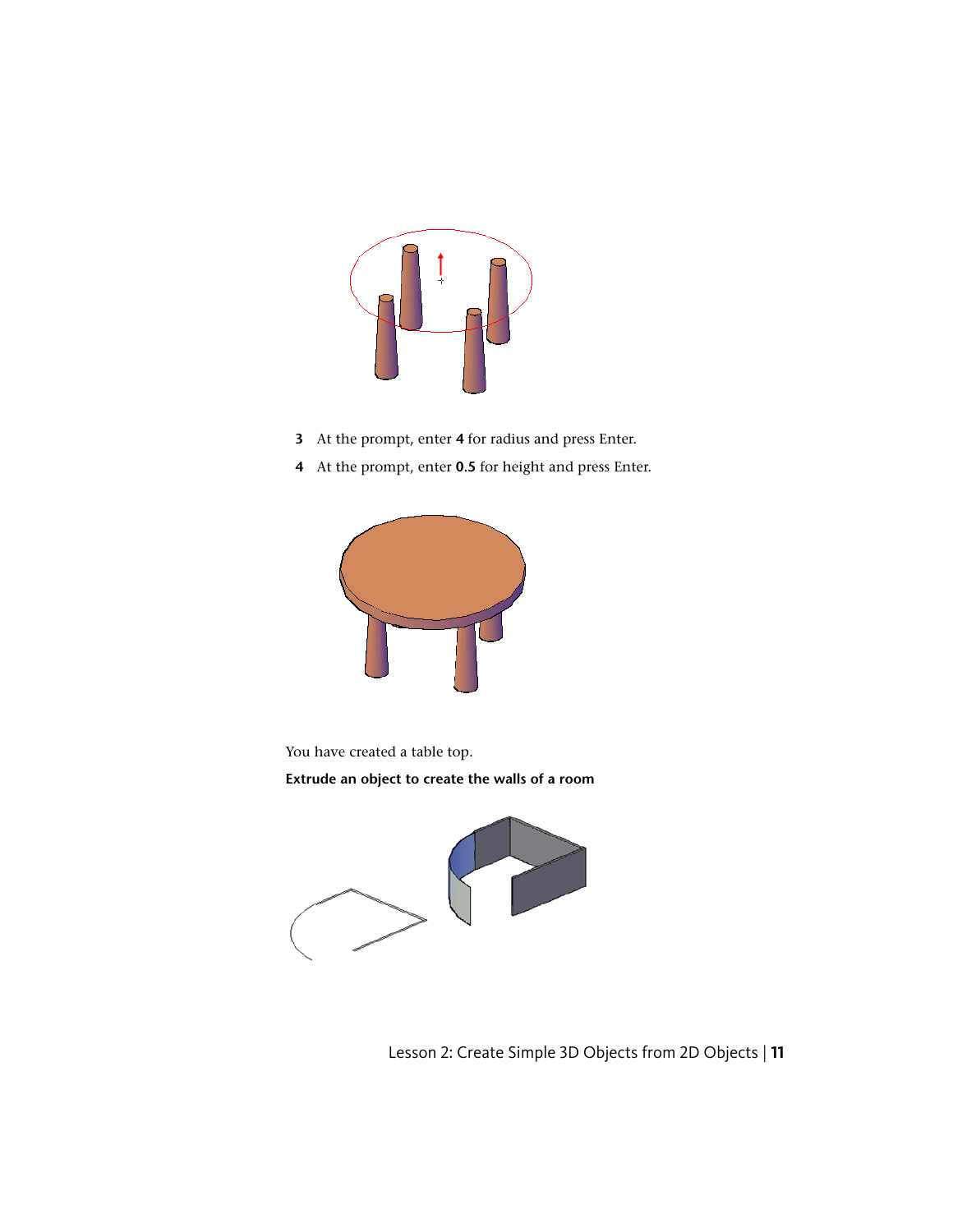

- In the Select File dialog box, browse *to C:]Documents\Tutorials*.
- Open *create\_wall.dwg*.
- On the ribbon, click Home tab ► Modeling panel ► Solid Creation drop-down ➤ Extrude.



 At the prompt, select the three closed rectangles in the drawing window, and press Enter.



At the prompt, enter **96** for the height of extrusion and press Enter.

**NOTE** A 3D solid object (wall) is created because you have extruded a closed object (rectangle). When you extrude an open object, a 3D surface is created.

 Repeat the extrude process on the arc (open object) displayed in the drawing to create a 3D surface.